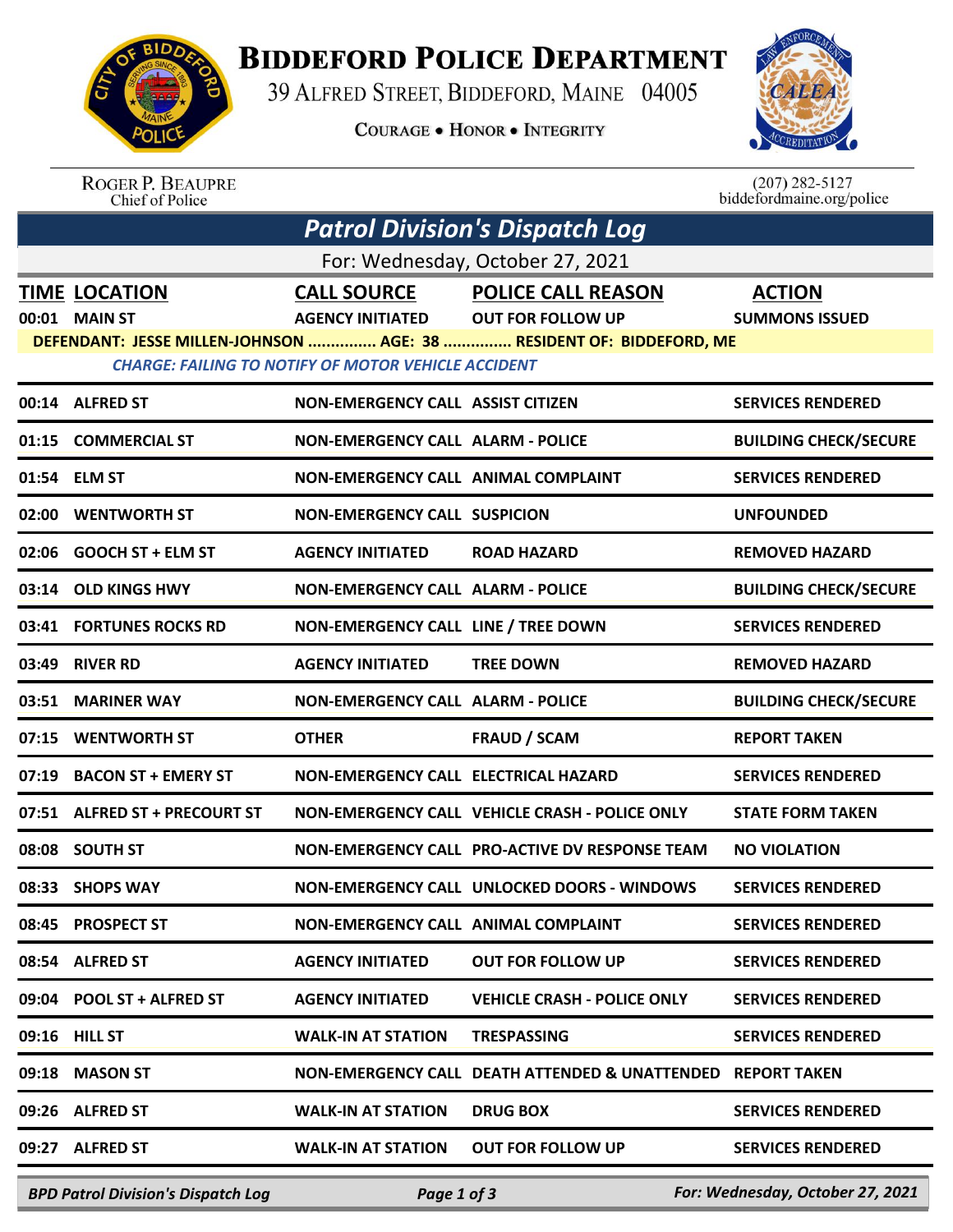|       | <b>TIME LOCATION</b>        | <b>CALL SOURCE</b>                          | <b>POLICE CALL REASON</b>                      | <b>ACTION</b>                |
|-------|-----------------------------|---------------------------------------------|------------------------------------------------|------------------------------|
| 09:45 | <b>MIDDLE ST</b>            | <b>AGENCY INITIATED</b>                     | <b>PAPERWORK</b>                               | <b>NEGATIVE CONTACT</b>      |
|       | 09:51 BOULDER WAY           | NON-EMERGENCY CALL ANIMAL COMPLAINT         |                                                | <b>SERVICES RENDERED</b>     |
|       | 10:02 PAQUIN AVE            | <b>WALK-IN AT STATION</b>                   | <b>SEX OFFENDER REGISTRATION</b>               | <b>REPORT TAKEN</b>          |
|       | 10:06 DRAPEAU ST + MORIN ST | <b>NON-EMERGENCY CALL BOLO</b>              |                                                | <b>SERVICES RENDERED</b>     |
|       | 10:42 ELM ST                | <b>AGENCY INITIATED</b>                     | <b>OUT FOR FOLLOW UP</b>                       | <b>SERVICES RENDERED</b>     |
|       | 10:49 ELM ST                | <b>NON-EMERGENCY CALL SHOPLIFTING</b>       |                                                | <b>REPORT TAKEN</b>          |
|       | 10:56 BAKERS WAY            | <b>RADIO</b>                                | <b>COMMUNITY ENGAGEMENT</b>                    | <b>SERVICES RENDERED</b>     |
|       | 11:04 CLARK ST              | <b>AGENCY INITIATED</b>                     | <b>ASSIST OTHER AGENCY</b>                     | <b>SERVICES RENDERED</b>     |
|       | 11:08 CHERRY LN             | <b>NON-EMERGENCY CALL SUSPICION</b>         |                                                | <b>GONE ON ARRIVAL</b>       |
|       | 11:24 ALFRED ST             | <b>NON-EMERGENCY CALL OUT FOR FOLLOW UP</b> |                                                | <b>REFERRED OTHER AGENCY</b> |
|       | 11:52 ALFRED ST             | NON-EMERGENCY CALL OUT FOR FOLLOW UP        |                                                | <b>SERVICES RENDERED</b>     |
|       | 12:10 DRAPEAU ST + MORIN ST | <b>NON-EMERGENCY CALL BOLO</b>              |                                                | <b>SERVICES RENDERED</b>     |
|       | 12:53 LAMBERT ST            | NON-EMERGENCY CALL DISTURBANCE / NOISE      |                                                | <b>SERVICES RENDERED</b>     |
|       | 12:58 BRADBURY ST           | NON-EMERGENCY CALL DISTURBANCE / NOISE      |                                                | <b>SERVICES RENDERED</b>     |
|       | 13:05 MEDICAL CENTER DR     | NON-EMERGENCY CALL TRESPASSING              |                                                | <b>NO ACTION REQUIRED</b>    |
|       | 13:07 ALFRED ST             | <b>E-911 CALL</b>                           | <b>MENTAL ILLNESS CASES</b>                    | <b>NEGATIVE CONTACT</b>      |
|       | 13:21 ST MARYS ST           | <b>NON-EMERGENCY CALL CHECK WELFARE</b>     |                                                | <b>SERVICES RENDERED</b>     |
|       | 13:23 GEORGE ST             | NON-EMERGENCY CALL FUEL SPILL / ODOR        |                                                | <b>SERVICES RENDERED</b>     |
|       | 13:28 TIGER WAY             | <b>NON-EMERGENCY CALL ASSAULT</b>           |                                                | <b>REPORT TAKEN</b>          |
|       | 13:53 ARROWWOOD DR          | <b>NON-EMERGENCY CALL CHECK WELFARE</b>     |                                                | <b>SERVICES RENDERED</b>     |
|       | 14:01 MEDICAL CENTER DR     |                                             | <b>NON-EMERGENCY CALL MENTAL ILLNESS CASES</b> | <b>SERVICES RENDERED</b>     |
|       | <b>14:40 MAIN ST</b>        | <b>AGENCY INITIATED</b>                     | <b>COMMUNITY ENGAGEMENT</b>                    | <b>NO VIOLATION</b>          |
|       | 14:43 ALFRED ST             | <b>E-911 CALL</b>                           | <b>TRESPASSING</b>                             | <b>SERVICES RENDERED</b>     |
|       | 15:38 ELM ST                | <b>AGENCY INITIATED</b>                     | <b>OUT FOR FOLLOW UP</b>                       | <b>SERVICES RENDERED</b>     |
|       | 15:40 WESTMORE AVE          | <b>E-911 CALL</b>                           | 911 MISUSE                                     | <b>NO VIOLATION</b>          |
|       | 15:42 SOUTH ST              | <b>NON-EMERGENCY CALL ALL OTHER</b>         |                                                | <b>REPORT TAKEN</b>          |
|       | 15:56 SOUTH ST              | <b>WALK-IN AT STATION</b>                   | <b>PAPERWORK</b>                               | <b>SERVICES RENDERED</b>     |
|       | 16:16 ELM ST                | <b>AGENCY INITIATED</b>                     | <b>PAPERWORK</b>                               | <b>PAPERWORK SERVED</b>      |
|       | 16:21 PROSPECT ST           | <b>NON-EMERGENCY CALL SUSPICION</b>         |                                                | <b>NO VIOLATION</b>          |
|       | 16:23 SOUTH ST              | <b>AGENCY INITIATED</b>                     | <b>CRIM THREAT / TERRORIZING</b>               | <b>REPORT TAKEN</b>          |

*BPD Patrol Division's Dispatch Log Page 2 of 3 For: Wednesday, October 27, 2021*